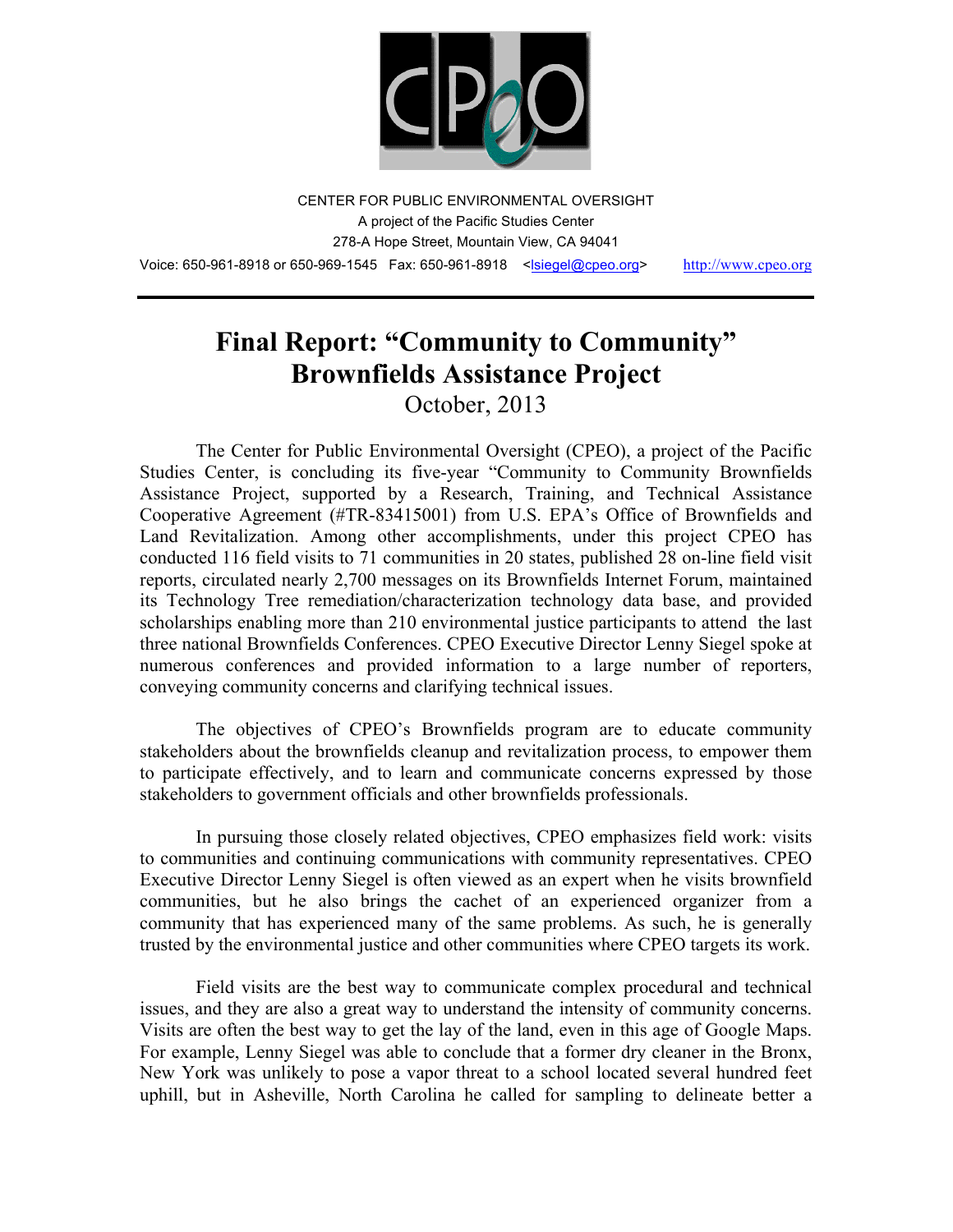groundwater plume that may be headed toward a building proposed for a new school, situated downhill from the source.

Sometimes the benefits of conducting site visits according to CPEO's model are overwhelming. In 2011, Lenny Siegel visited Kekaha, Kaua'i, Hawai'i at the invitation of local activists. Kekaha, a non-self-governing district of the County of Kaua'i, is home to more than 3,000 residents, largely of Asian and Native Hawai'ian descent. A significant fraction speak Hawai'ian at home, and at least two schools teach in the native language to serve Kekaha's large Ni'ihauan population.

Local residents wanted to accelerate the cleanup and shape the reuse of the former Kekaha Sugar Mill, an abandoned eyesore in the middle of their community. Most immediately, a state agency proposed to place electrical generators on the former herbicide mixing area across Kekaha Road from the main mill buildings, with no active remediation planned.

When he first visited, local leaders gave him a tour of the neighborhood including Kula Aupuni Niihau A Kahelelani Aloha (KANAKA PCS), a dual-language Hawai'ian charter school which leases space in the former plantation administration building. They were concerned about how close it was to the contamination site, but they did not know how decisive that would be in the cleanup process. Regulators in Honolulu and San Francisco did not realize that the school was so close, but they responded quickly once we pointed it out.

#### **Vapor Intrusion**

Over the past five years, CPEO's biggest focus area has been vapor intrusion, the migration of toxic volatile substances from the subsurface into overlying buildings. In part this is because CPEO has unique expertise in this area, based upon EPA's decadelong vapor intrusion investigations in Mountain View, but it's also because vapor intrusion is rising to the surface, literally, all across the country. While vapor intrusion is a larger issue than brownfields, addressing it is one of the key challenges facing brownfields projects across the country.

More and more developments, located on or near shallow groundwater plumes containing compounds such as trichloroethylene and tetrachloroethylene, are designing vapor mitigation—at least vapor barriers and passive depressurization—into their projects. The cost of including mitigation in original construction is minor compared to the long-term sampling that might otherwise be required. The city of Mountain View actually requires mitigation in suspect areas as part of its building permit process. When a new arm of the regional TCE plume was discovered in late 2012, the residents and developer of the Classics project, in the midst of new toxic discoveries, could rest at ease because the new homes were built to be protective.

Sometimes vapor intrusion threatens existing homes downgradient from property with groundwater contamination. When that property is proposed for development, it's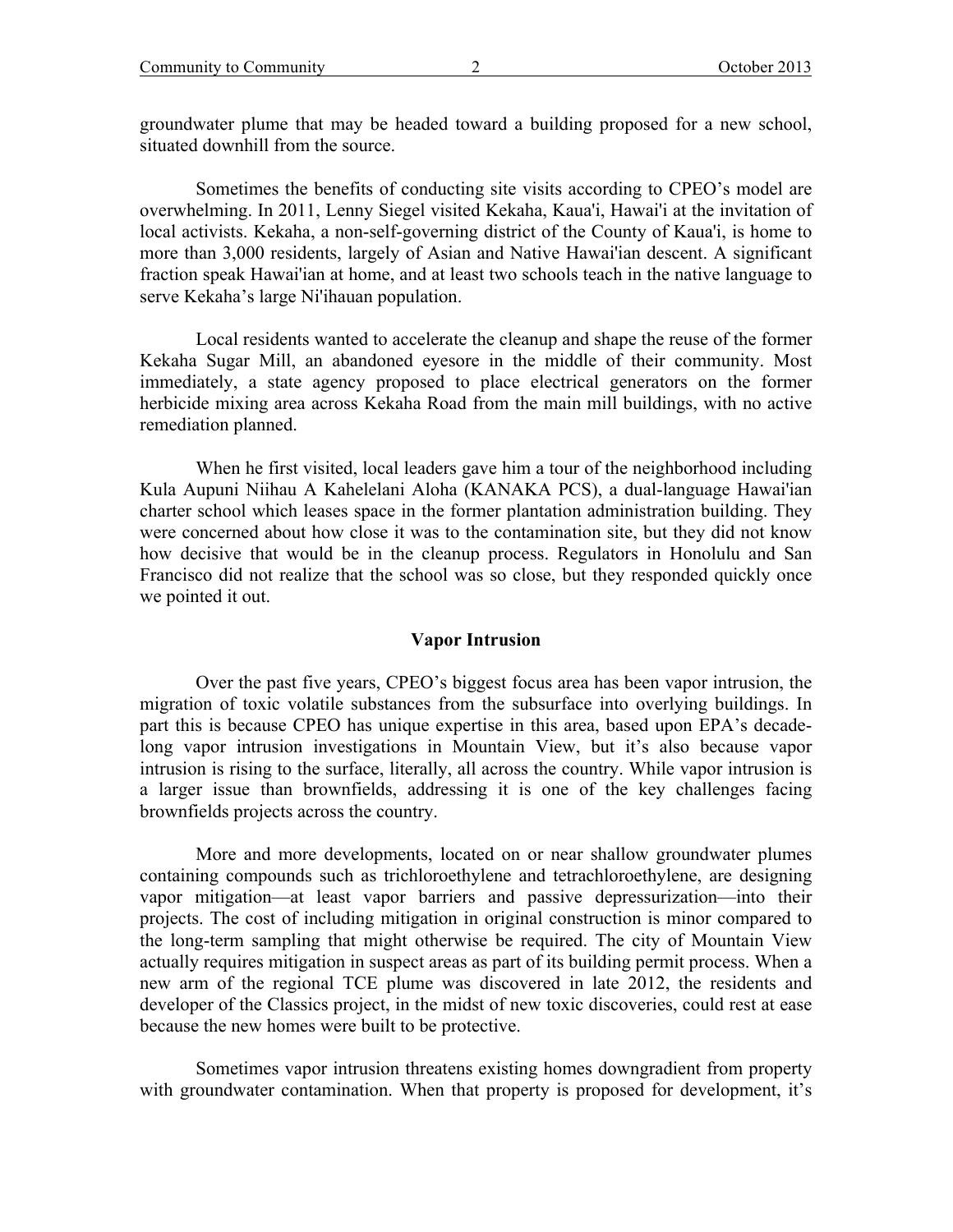essential to sort out responsibility. If there's a viable responsible party, it is held accountable for remediating the plume on and off site, but if the developer is a cleanup volunteer, responsibility isn't so clear. It's essential that regulatory agencies establish strategies for protecting off-site building occupants as well as those who will live and work in the new project.

CPEO has taken the lead in helping people in impacted communities offer input on sampling, mitigation, and long-term management strategies. Though initially few people understand the complexity of vapor intrusion investigations, over time community leaders have developed expertise and contributed positively to the discussions.

The most significant emerging issue is *notification*: At locations such as the artists' workspace at 2350 Fifth Avenue in Harlem, New York, and the Future Stars indoor athletic facility in Dracut Massachusetts, building occupants were unaware not only of the potential for vapor intrusion but also confirmed exposures. At PS51x (Bronx New School) in the Bronx, school officials learned in January 2011 that students and teachers were being exposed to unacceptably high levels of TCE from the subsurface, but they notified no one until August, during Summer break. Even in Mountain View, where Lenny Siegel has been involved for more than three decades, occupants of commercial buildings and residential tenants were not fully aware of their potential risk. Particularly at the above two New York City examples, failure to notify became a public scandal, with media coverage and contentious public meetings.

CPEO has strongly recommended that all vapor intrusion responses include robust, target public notification activities, not just because people have a role to play in advising regulators, responsible parties, and building owners, but also because they may wish to make personal risk management decisions. This in particular applies to women who might become pregnant, because of EPA's findings that exposure to low levels of TCE during the first trimester of pregnancy may trigger cardiac birth defects. Such women, including those who have just discovered that they are pregnant, may take personal steps (such as working from home) to avoid exposure.

### **Schools**

Schools, day care centers, and youth athletic facilities represent an important intersection of brownfields revitalization and environmental justice, for two key reasons. First, at youth-oriented facilities with a history of contamination the primary concern is health. Parents in West Los Angeles, Atlantic Highlands, and the Bronx have expressed concern about whether they should even send their children to public schools.

Second, schools are almost everywhere. The Kekaha case study (above) illustrates how close schools may be to sources of contamination. In New York City, all but two of the dozen or schools where CPEO has been involved appear to overly PCE contamination of unknown origin. (The other two have TCE plumes of known origin.) In DeLeon Springs, Florida, where the principal community interest is revitalization of the central commercial strip, there is a school one block north of a major petroleum spill. The Jordan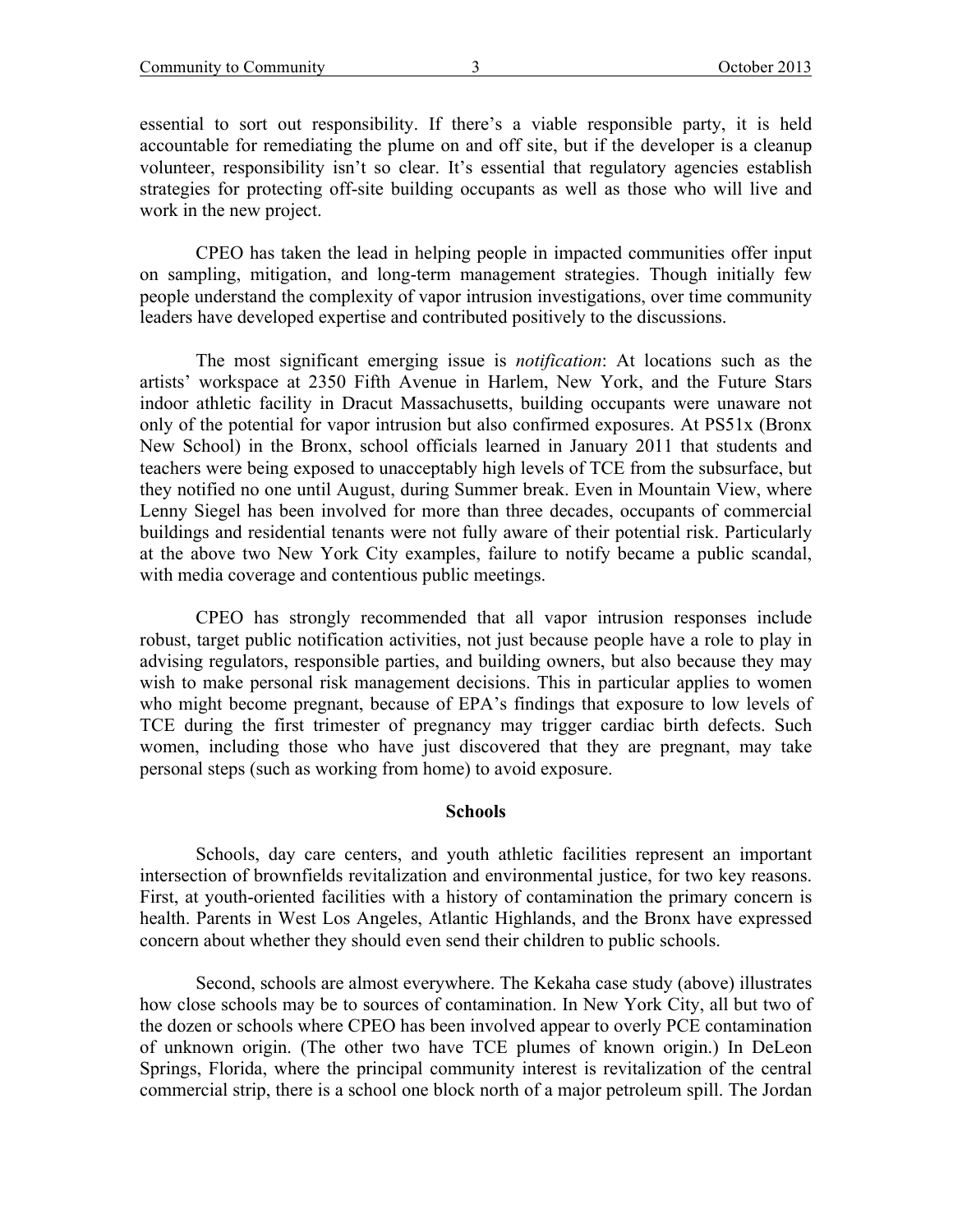Downs redevelopment project in Watts is bounded by Jordan High School, and some soil removal has already been conducted on the campus baseball field.

In urban areas with growing school populations, such as Los Angeles and New York City, it is often difficult to find suitably large properties for new schools without a history of industrial use and contamination. California, as a result of the Belmont Learning Center debacle in the late 1990's, carefully assesses each proposed school site. New York City, on the other hand—which actually places schools in old factory buildings—found a loophole to create new schools on leased property without any environmental review. Since the PS51x outrage in 2011, the New York City School Construction Authority conducted and released a large number of environmental reviews of existing leased schools, but to our knowledge there is no regulatory requirement or review.

In general, in a fiscal environment where uncertainty about the physical environment can undermine the ability to fund school construction, school districts should conduct environmental site screening *before* final site selection, and that screening should be overseen by environmental regulators.

Even where cleanup is conducted under regulatory oversight, such as the new, modern Mott Haven Campus in the Bronx, residual contamination often remains in place. While New York State does require a long-term Site Management Plan, that plan was weak and poorly implemented. Strong community involvement forced better site management, but still officials are unwilling to fully notify students and their families about the potential for exposure. At the Manhattan Center for Science and Mathematics, originally constructed as Benjamin Franklin High School in the early 1940s, parents of incoming students wondered why they were not told of site contamination and and why cleanup plans were not posted on the web site they used to decide which high school to send their children too.

### **Climate Change**

Climate change is the overarching environmental issue of our time, and the communities around brownfields are intensely aware of the challenge. In fact, people often want to take small steps toward sustainability, such as using solar power to run remediation treatment systems, as part of site cleanup. Communities tend to support the conduct of sustainability analysis in feasibility studies or the equivalent.

In Hartford, Connecticut we worked with the Connecticut Coalition for Environmental Justice to promote the installation of a photovoltaic array on a large local landfill, and we've studied similar efforts in Massachusetts. In rural Mississippi, where there is legacy of unregulated dump sites, communities see an environmental and economic opportunity in solar landfills. EPA was receptive to our comments suggesting a greater emphasis on community engagement in *Best Practices for Siting Solar Photovoltaics on Municipal Solid Waste Landfills.*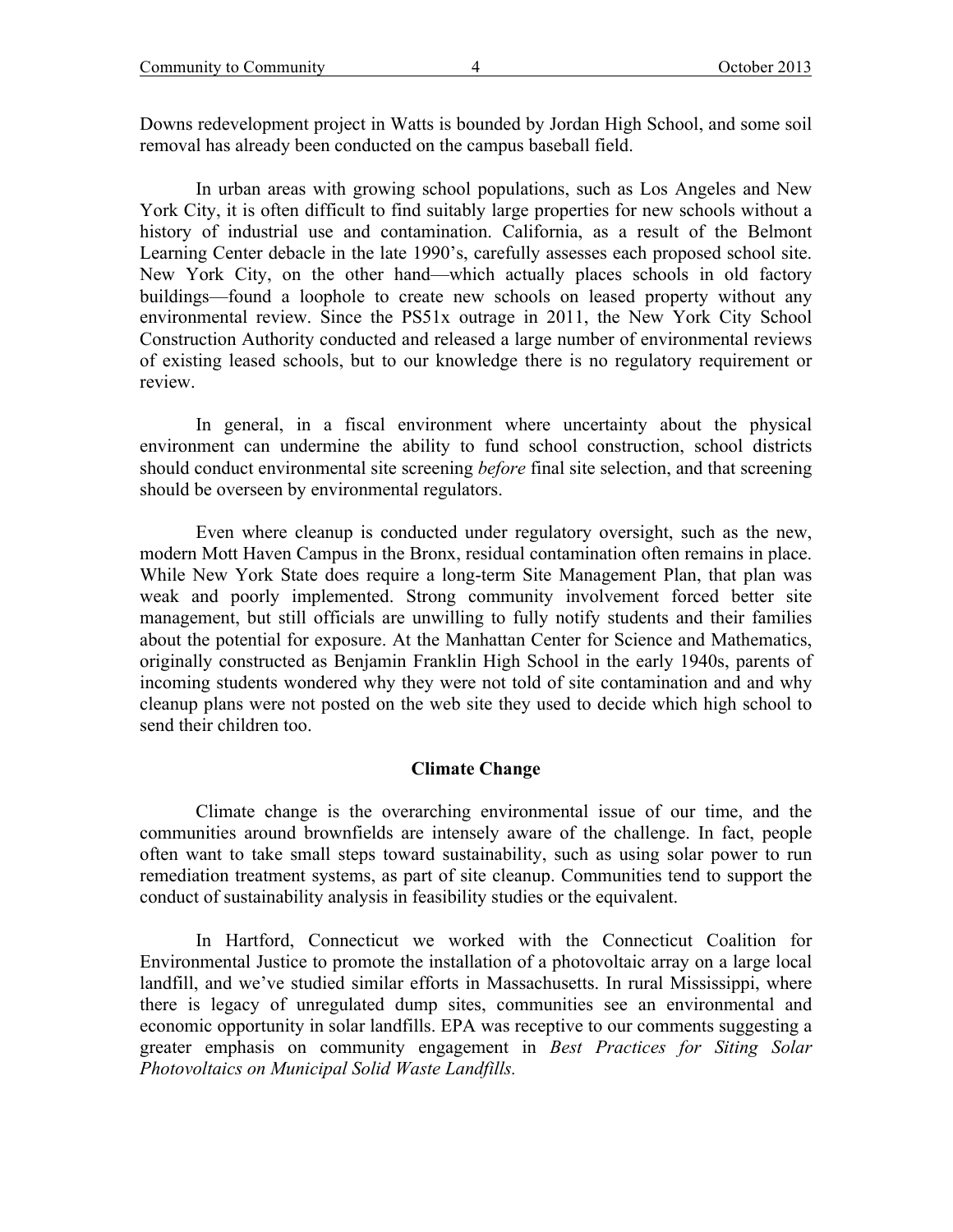On a broader scale we believe not only that communities are not only *not* a obstacle to the development of renewable energy on landfills and brownfields, but that they can be powerful source of support. We propose to create a network of environmental justice community groups to promote solar and other renewable development on contaminated lands, recognizing that the issues go beyond cleanup and land use planning to include the creation of incentives that will make such investment competitive with other forms of energy.

Other communities, particularly those impacted by Superstorm Sandy in 2012, are organizing to create climate change resilience. While it is more obvious that infrastructure and homes must be protected against unusual storm events, Sandy showed that many contaminated waterfront properties lay directly in the path of floodwaters. Climate-change-related storms threaten toxic releases from both unremediated and remediated properties. In some regions, such as the San Francisco Bay Area, there are many landfills along the coastline. Adapting to climate change means protecting such properties against flood events and/or the establishment of programs to rapidly assess and address storm-related releases.

#### **National Brownfields Conferences**

CPEO played an active role in the three National Brownfield Conferences that took place during the grant period: New Orleans (November, 2009), Philadelphia (April, 2011) and Atlanta (May, 2013). In addition to presenting at each event and helping to organize the Environmental Justice caucuses, CPEO provided scholarships to more than 210 attendees total. In addition to hotel scholarships, CPEO covered all but \$25 each of the registration charges for Atlanta participants, many of whom would not otherwise have been able to attend the conference in their own backyard. For Atlanta, funding from the grant was supplemented with private contributions.

We believe that the presence of environmental justice and other community participants in national brownfields conferences—as well as other national environmental meetings—is not just important for those participants. It enhances the experience for other attendees who represent entities who need to hear the perspectives of the people who live, work, study, and play on or near brownfields and redevelopment projects.

After the Atlanta conference many of the scholarship recipients asked CPEO to create a vehicle for continuing communications. We believe community members across the nation would benefit from a discussion list or similar medium through which they can share ideas, re-tell lessons, and make announcements to each other. In general, while not all brownfields communities are aware of brownfields and plans to revitalize them, those who are informed clearly benefit from both disclosure and more detailed background and technical assistance.

## **Site Visits Conducted under this Project**

| Community | <b>State</b> | <b>Date</b>    |    | Kids | Other    | Person |
|-----------|--------------|----------------|----|------|----------|--------|
| Ambler    | PА           | March. 2010    |    |      | asbestos | Siegel |
| Asheville | NC.          | December, 2012 | X. |      |          | Siegel |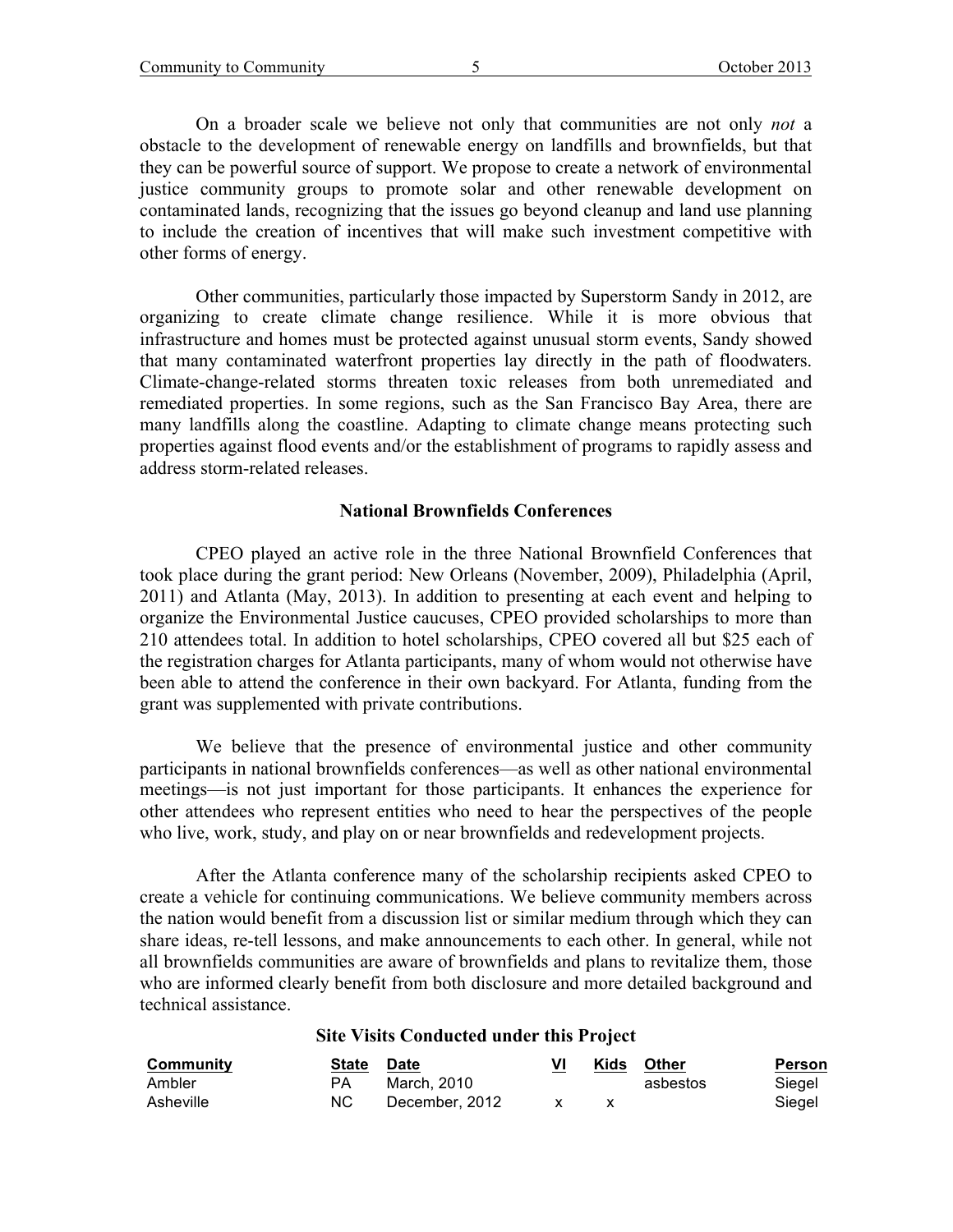| <b>Community</b>         | <b>State</b> | <b>Date</b>                   | VI | <b>Kids</b>    | <b>Other</b>   | Person |
|--------------------------|--------------|-------------------------------|----|----------------|----------------|--------|
| Atlantic Highlanda       | <b>NJ</b>    | April, 2009                   | x  | x              |                | Siegel |
| Atlantic Highlanda       | <b>NJ</b>    | June, 2009                    | x  | x              |                | Siegel |
| Atlantic Highlanda       | <b>NJ</b>    | <b>July, 2009</b>             | x  | x              |                | Siegel |
| Atlantic Highlanda       | <b>NJ</b>    | October, 2009                 | x  | x              |                | Siegel |
| <b>Bethpage</b>          | <b>NY</b>    | June, 2011                    | x  |                |                | Siegel |
| Bethpage                 | <b>NY</b>    | August, 2012                  | x  |                |                | Siegel |
| Bethpage area            | <b>NY</b>    | February, 2011                | x  | x              |                | Siegel |
| <b>Brisbane</b>          | CA           | January, 2010                 | x  |                |                | Siegel |
| <b>Brockton</b>          | МA           | <b>July, 2010</b>             |    |                | solar          | Hersh  |
| <b>Bronx</b>             | <b>NY</b>    | April, 2009                   | x  | x              |                | Siegel |
| <b>Bronx</b>             | <b>NY</b>    | March, 2010                   | x  |                |                | Siegel |
| <b>Bronx</b>             | <b>NY</b>    | May, 2010                     | x  | X              |                | Siegel |
| <b>Bronx</b>             | <b>NY</b>    | June, 2010                    | x  | x              |                | Siegel |
| <b>Bronx</b>             | <b>NY</b>    | <b>July, 2010</b>             | x  | x              |                | Siegel |
| <b>Bronx</b>             | <b>NY</b>    | February, 2011                | x  | x              |                | Siegel |
| <b>Bronx</b>             | <b>NY</b>    | <b>July, 2011</b>             | x  | x              |                | Siegel |
| <b>Bronx</b>             | <b>NY</b>    | November, 2011                | x  | X              |                | Siegel |
| <b>Bronx</b>             | <b>NY</b>    | October, 2012                 | X  | $\pmb{\times}$ |                | Siegel |
| <b>Bronx</b>             | <b>NY</b>    | April, 2013                   | x  | X              |                | Siegel |
| <b>Brooklyn</b>          | <b>NY</b>    | April, 2013                   |    |                | climate change | Siegel |
| Canoga Park              | CA           | Narch, 2009                   | x  |                |                | Siegel |
| Canton                   | <b>MS</b>    | May, 2013                     |    | x              |                | Siegel |
| Chatsworth               | CA           | Narch, 2009                   | X  |                |                | Siegel |
| Chatsworth               | CA           | January, 2010                 |    |                |                |        |
|                          | OH           |                               | x  |                |                | Siegel |
| Dayton                   | FL           | April, 2009<br>November, 2012 | x  |                |                | Siegel |
| <b>DeLeon Springs</b>    | MI           |                               | x  | X              |                | Siegel |
| Detroit etc.             |              | September, 2010               |    |                | auto           | Lopez  |
| Downey                   | CA           | April, 2009                   | x  |                |                | Siegel |
| Dracut                   | МA           | October, 2012                 | x  | x              |                | Siegel |
| Eatontown                | <b>NJ</b>    | October, 2012                 | x  |                |                | Siegel |
| Endicott                 | <b>NY</b>    | October, 2012                 | x  |                |                | Siegel |
| Evansville               | IN           | May, 2011                     | x  | X              |                | Siegel |
| Fair Lawn                | <b>NJ</b>    | June, 2011                    | x  |                |                | Siegel |
| Fridley/New Brighton     | MN           | February, 2013                | x  |                |                | Siegel |
| Garnet, etc.             | МT           | October, 2009                 |    |                | mining         | Lopez  |
| Gowanus, Brooklyn        | <b>NY</b>    | May, 2009                     |    |                |                | Siegel |
| Gowanus, Brooklyn        | <b>NY</b>    | July, 2010                    |    |                |                | Siegel |
| Gowanus, Brooklyn        | <b>NY</b>    | February, 2011                |    |                |                | Siegel |
| Gowanus, Brooklyn        | <b>NY</b>    | April, 2013                   |    |                |                | Siegel |
| Greepoint, Brooklyn      | <b>NY</b>    | November, 2008                | x  |                |                | Siegel |
| Greepoint, Brooklyn      | <b>NY</b>    | January, 2009                 | x  |                |                | Siegel |
| Harlem, Manhattan        | <b>NY</b>    | March, 2011                   | x  |                |                | Siegel |
| Harlem, Manhattan        | <b>NY</b>    | May, 2012                     | x  |                |                | Siegel |
| Harlem, Manhattan        | <b>NY</b>    | August, 2012                  | x  |                |                | Siegel |
| Harlem, Manhattan        | <b>NY</b>    | October, 2012                 | X  |                |                | Siegel |
| Hartford                 | <b>CT</b>    | March, 2010                   |    |                | solar          | Siegel |
| Hartford                 | <b>CT</b>    | <b>July, 2010</b>             |    |                | solar          | Siegel |
| <b>Hopewell Junction</b> | <b>NY</b>    | March, 2012                   | x  |                |                | Siegel |
| <b>Hopewell Junction</b> | <b>NY</b>    | October, 2012                 | x  |                |                | Siegel |
| Houston                  | TX           | August, 2009                  |    | X              |                | Siegel |
| Indianapolis             | IN           | May, 2009                     |    |                |                | Siegel |
| Jersey City              | NJ           | <b>July, 2009</b>             |    |                | chromium       | Siegel |
| Jersey City              | <b>NJ</b>    | June, 2010                    |    |                |                | Siegel |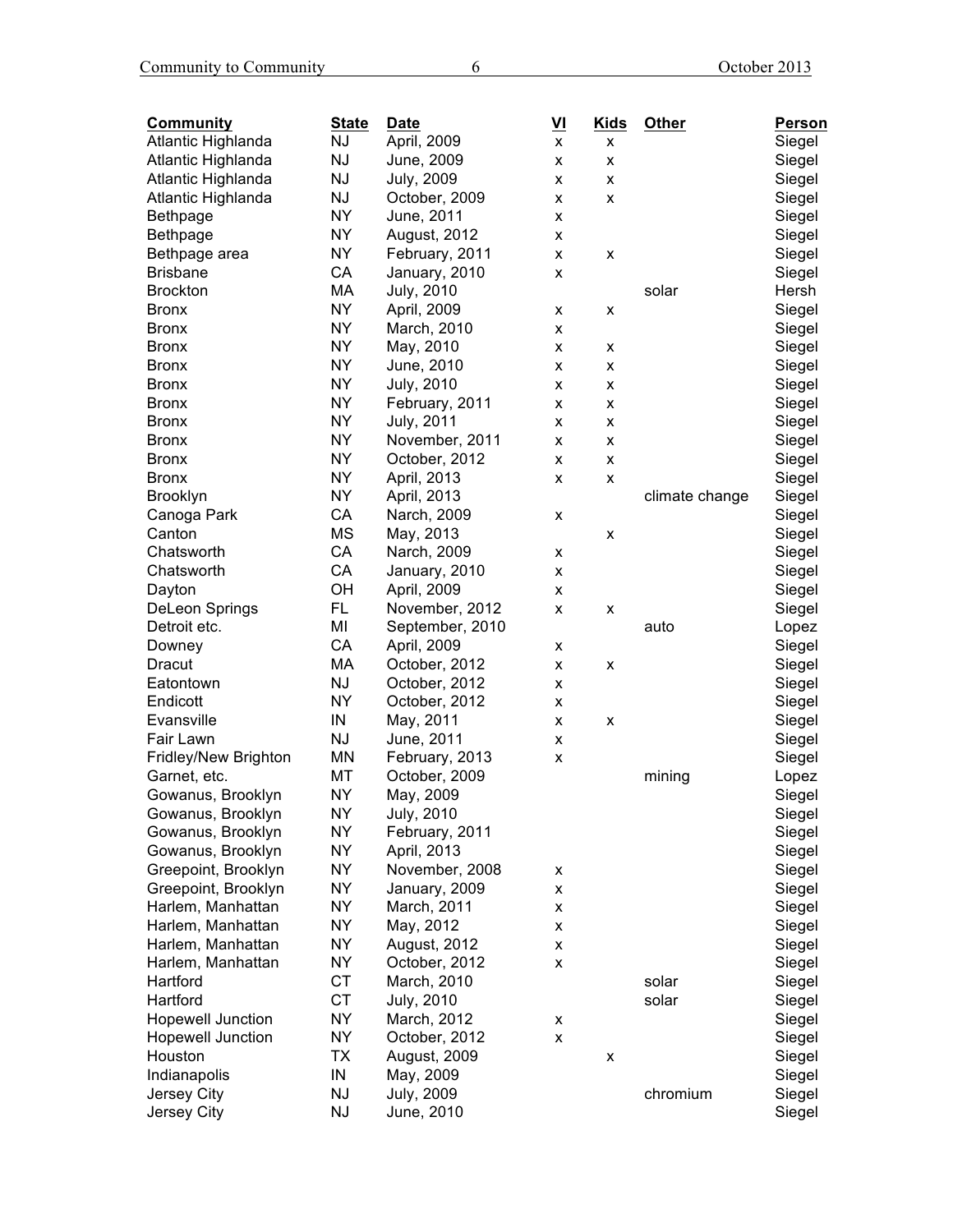| <b>Community</b>        | <b>State</b> | <b>Date</b>       | VI | <b>Kids</b> | Other       | <b>Person</b> |
|-------------------------|--------------|-------------------|----|-------------|-------------|---------------|
| Jersey City             | <b>NJ</b>    | <b>July, 2011</b> |    |             |             | Siegel        |
| Jersey City             | <b>NJ</b>    | May, 2012         |    |             | chromium    | Siegel        |
| Jersey City             | <b>NJ</b>    | August, 2012      |    |             | agriculture | Siegel        |
| Kekaha, Kauai           | HI           | August, 2011      |    |             | agriculture | Siegel        |
| Kekaha, Kauai           | HI           | October, 2011     |    |             | agriculture | Siegel        |
| Lake Charles            | LA           | August, 2009      | x  |             |             | Siegel        |
| Madison                 | WI           | May, 2012         | x  |             |             | Siegel        |
| Manhattan               | <b>NY</b>    | November, 2008    | x  | x           |             | Siegel        |
| Manhattan               | <b>NY</b>    | May, 2009         | x  | x           |             | Siegel        |
| Manhattan               | <b>NY</b>    | June, 2009        | x  | x           |             | Siegel        |
| Manhattan               | <b>NY</b>    | October, 2009     | x  | X           |             | Siegel        |
| Manhattan               | <b>NY</b>    | February, 2011    | x  | X           |             | Siegel        |
| Manhattan               | <b>NY</b>    | June, 2011        | x  | x           |             | Siegel        |
| Manhattan               | <b>NY</b>    | October, 2012     | x  | x           |             | Siegel        |
| Merced                  | CA           | <b>July, 2009</b> |    |             | chromium    | Siegel        |
| Middleport              | <b>NY</b>    | October, 2008     | x  | X           |             | Siegel        |
| <b>Mountain View</b>    | CA           | October, 2009     | x  | x           |             | Siegel        |
| <b>Mountain View</b>    | CA           | March, 2013       | x  |             |             | Siegel        |
| Neptune                 | <b>NJ</b>    | October, 2012     | x  |             |             | Siegel        |
| Nevada City             | CA           | September, 2010   |    |             | mining      | Siegel        |
| Nevada City             | CA           | November, 2010    |    |             | mining      | Lopez         |
| New Bedford             | MA           | October, 2009     | x  |             |             | Siegel        |
| New York                | <b>NY</b>    | <b>July, 2010</b> | x  |             |             | Siegel        |
| Newburgh                | <b>NY</b>    | October, 2012     |    |             |             | Siegel        |
| Northwest Bronx         | <b>NY</b>    | <b>July, 2011</b> | x  | x           |             | Siegel        |
| Northwest Bronx         | <b>NY</b>    | October, 2011     | x  | x           |             | Siegel        |
| Northwest Bronx         | <b>NY</b>    | March, 2012       | x  | x           |             | Siegel        |
| Northwest Bronx         | <b>NY</b>    | April, 2013       | x  | x           |             | Siegel        |
| Odenton area            | <b>MD</b>    | May, 2011         |    |             | coal ash    | Siegel        |
| Orlando                 | FL.          | November, 2011    | x  |             |             | Siegel        |
| Palo Alto               | CA           | November, 2010    | x  |             |             | Siegel        |
| Park Slope, Brooklyn    | <b>NT</b>    | June, 2009        | x  | x           |             | Siegel        |
| Park Slope, Brooklyn    | <b>NT</b>    | <b>July, 2009</b> | x  | x           |             | Siegel        |
| Philadelphia            | PA           | January, 2009     | x  |             |             | Siegel        |
| Philadelphia            | PA           | June, 2010        |    |             |             | Siegel        |
| Phoenix                 | AZ           | February, 2010    | x  | x           |             | Siegel        |
| Pompton Lakes           | NJ           | April, 2009       | x  |             |             | Siegel        |
| Port Jefferson          | <b>NY</b>    | June, 2011        | x  |             |             | Siegel        |
| Providence              | CA           | March, 2010       | X  | X           |             | Siegel        |
| Richmond                | CA           | November, 2008    | x  |             |             | Siegel        |
| Rockaway Park           | <b>NY</b>    | May, 2010         |    |             |             | Siegel        |
| Skyland                 | <b>NC</b>    | September, 2008   | X  |             |             | Siegel        |
| Skyland                 | <b>NC</b>    | March, 2012       | X  |             |             | Siegel        |
| Torrance                | CA           | April, 2009       | X  |             |             | Siegel        |
| Upper Manhattan         | <b>NY</b>    | October, 2009     | X  | x           |             | Siegel        |
| Upper Manhattan         | <b>NY</b>    | November, 2010    | X  | X           |             | Siegel        |
| <b>Upper Manhattan</b>  | <b>NY</b>    | February, 2011    | X  | X           |             | Siegel        |
| Victor                  | <b>NY</b>    | October, 2008     | X  |             |             | Siegel        |
| Watts                   | CA           | October, 2013     | X  | x           |             | Siegel        |
| Watertown               | <b>NY</b>    | October, 2012     | X  | X           |             | Siegel        |
| <b>West Los Angeles</b> | CA           | January, 2010     | X  | X           |             | Siegel        |
| Westhampton             | <b>NY</b>    | February, 2011    | X  | X           |             | Siegel        |
| Westhampton             | <b>NY</b>    | March, 2012       | X  |             |             | Siegel        |